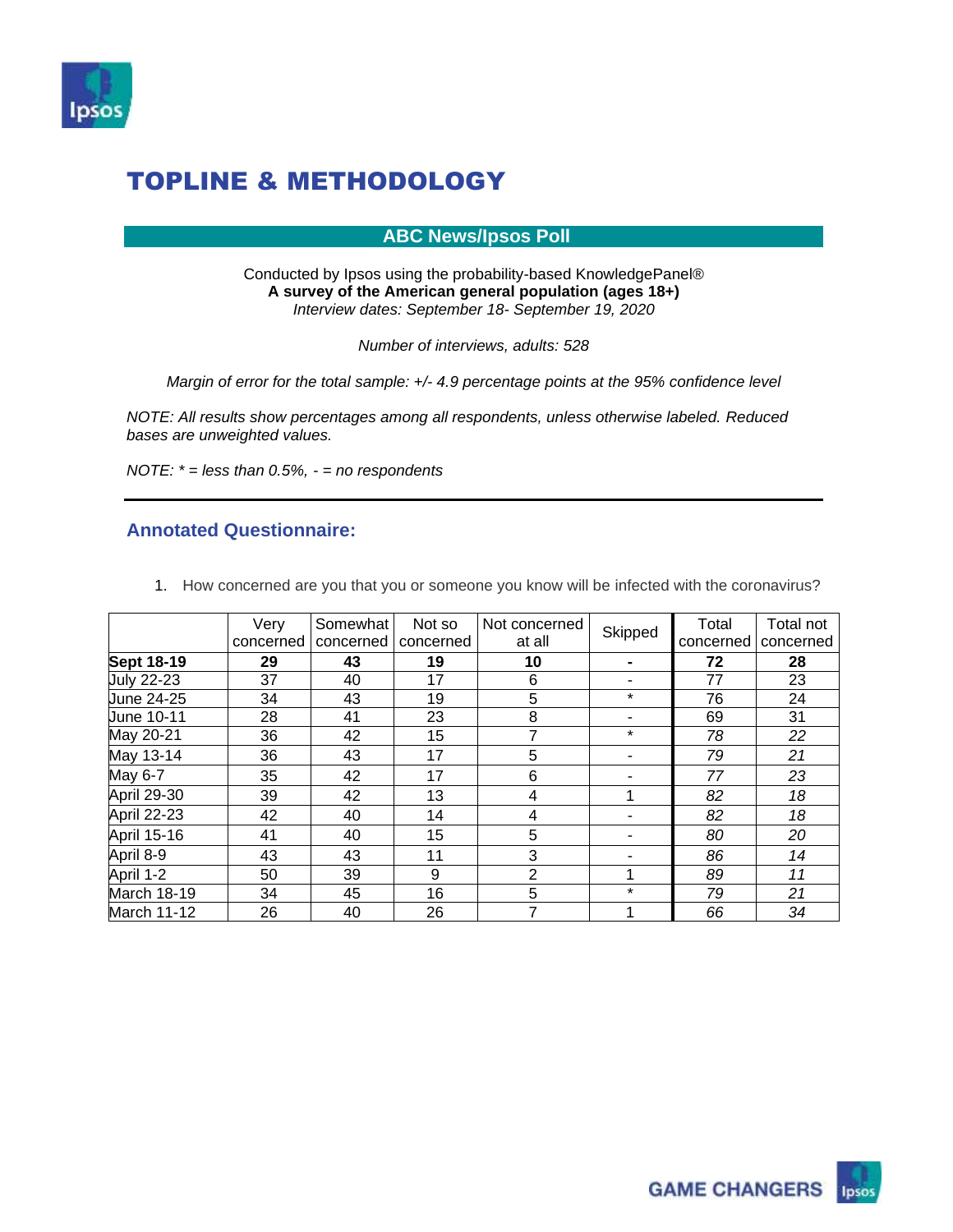

2. If a safe and effective coronavirus vaccine is developed, how likely would you be to get vaccinated?

|                        | <b>Sept</b> | <b>May</b> |
|------------------------|-------------|------------|
|                        | 18-19       | $6 - 7$    |
| Very likely            | 40          | 51         |
| Somewhat likely        | 24          | 24         |
| Not so likely          | 19          | 14         |
| Not likely at all      | 17          | 11         |
| Skipped                |             |            |
| Total likely (Net)     | 64          | 74         |
| Total not likely (Net) | 36          | 25         |

3. How much confidence do you have in each of the following to confirm the safety and effectiveness of a potential coronavirus vaccine?

| <b>Donald Trump</b>            | <b>Total</b> |
|--------------------------------|--------------|
| A great deal                   | q            |
| A good amount                  | 18           |
| Not so much                    | 16           |
| None at all                    | 53           |
| Don't Know                     | 3            |
| Skipped                        |              |
| A great deal/good amount (Net) | 27           |
| Not so much/not at all (Net)   | ĥС           |

| <b>Joe Biden</b>               | Total |
|--------------------------------|-------|
| A great deal                   | 19    |
| A good amount                  | 22    |
| Not so much                    | 18    |
| Not at all                     | 34    |
| Don't Know                     | 5     |
| Skipped                        |       |
| A great deal/good amount (Net) | 41    |
| Not so much/not at all (Net)   | 52    |

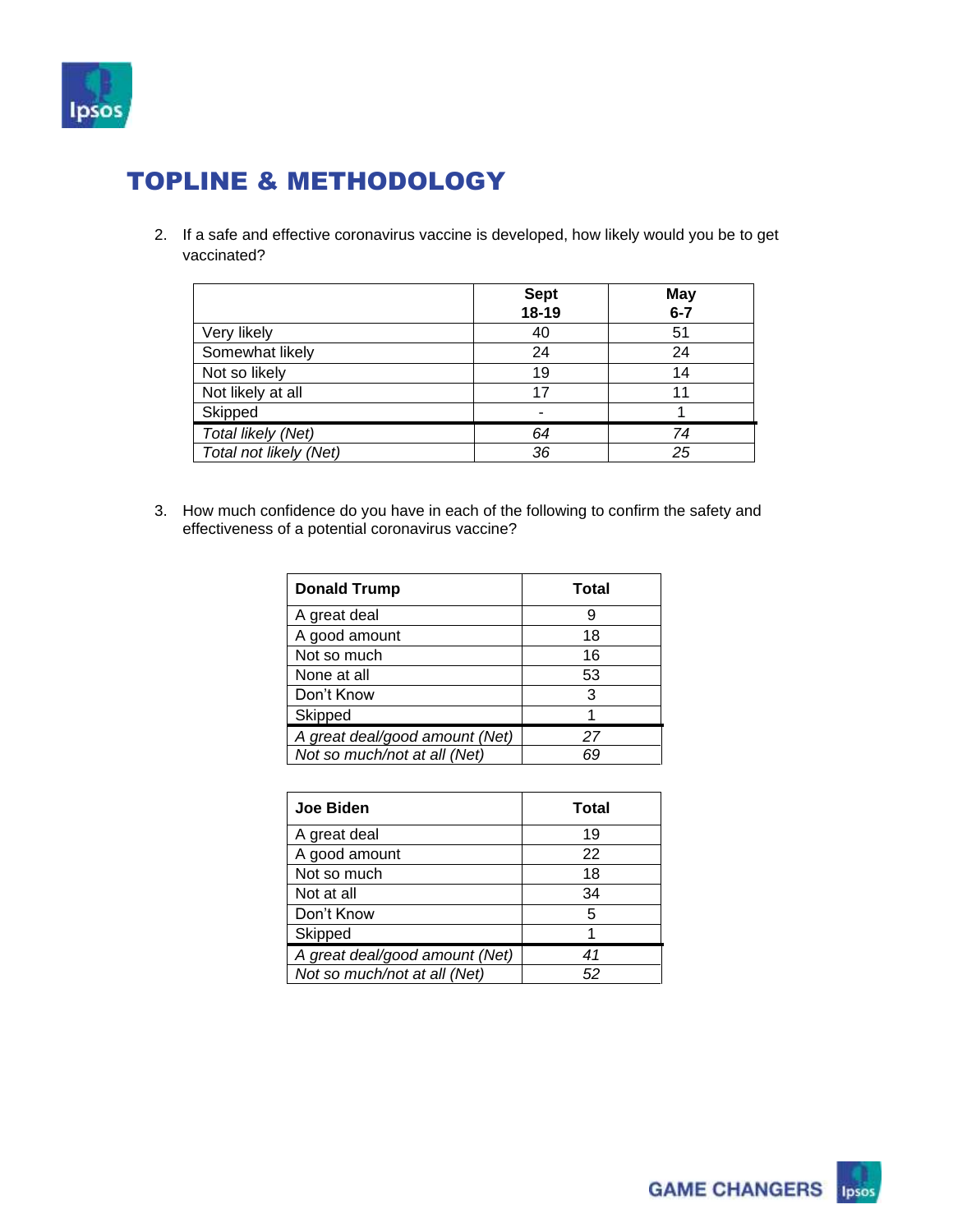

3. How much confidence do you have in each of the following to confirm the safety and effectiveness of a potential coronavirus vaccine?

| Dr. Anthony Fauci              | Total |
|--------------------------------|-------|
| A great deal                   | 36    |
| A good amount                  | 27    |
| Not so much                    | 17    |
| None at all                    | 12    |
| Don't Know                     |       |
| Skipped                        |       |
| A great deal/good amount (Net) | 62    |
| Not so much/not at all (Net)   | 30    |

| <b>Pharmaceutical companies</b> | Total |
|---------------------------------|-------|
| A great deal                    | 8     |
| A good amount                   | 35    |
| Not so much                     | 32    |
| Not at all                      | 20    |
| Don't Know                      |       |
| Skipped                         |       |
| A great deal/good amount (Net)  | 43    |
| Not so much/not at all (Net)    | 52    |

| <b>World Health Organization</b> | Total |
|----------------------------------|-------|
| A great deal                     | 21    |
| A good amount                    | 32    |
| Not so much                      | 26    |
| Not at all                       | 16    |
| Don't Know                       | 5     |
| Skipped                          |       |
| A great deal/good amount (Net)   | 53    |
| Not so much/not at all (Net)     | 41    |

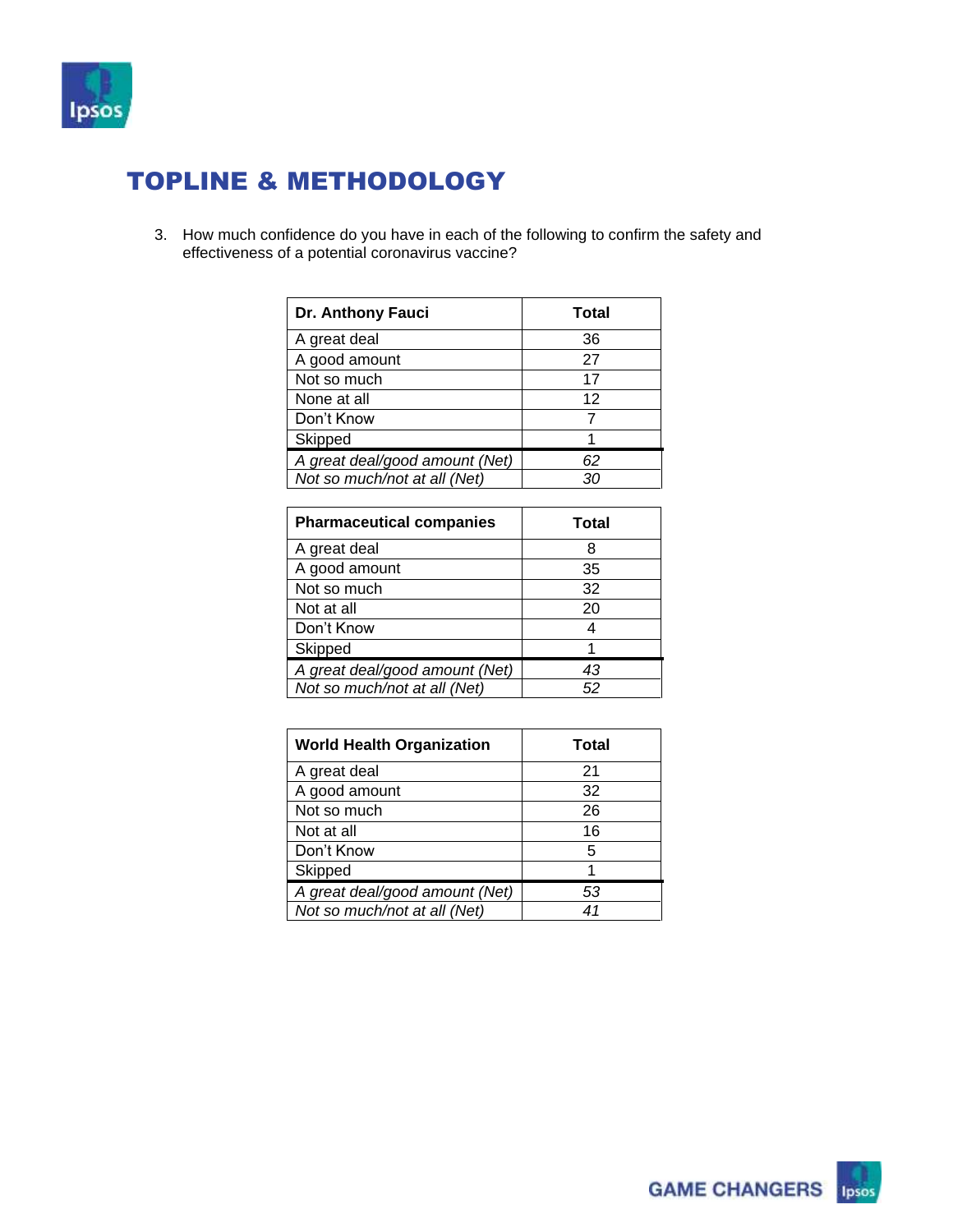

3. How much confidence do you have in each of the following to confirm the safety and effectiveness of a potential coronavirus vaccine?

| <b>Centers for Disease Control</b><br>(CDC) | Total |
|---------------------------------------------|-------|
| A great deal                                | 21    |
| A good amount                               | 40    |
| Not so much                                 | 25    |
| None at all                                 | 9     |
| Don't Know                                  |       |
| Skipped                                     |       |
| A great deal/good amount (Net)              | 61    |
| Not so much/not at all (Net)                | 34    |

| <b>U.S. Food and Drug</b><br><b>Administration (FDA)</b> | Total |
|----------------------------------------------------------|-------|
| A great deal                                             | 12    |
| A good amount                                            | 45    |
| Not so much                                              | 28    |
| Not at all                                               | 10    |
| Don't Know                                               |       |
| Skipped                                                  |       |
| A great deal/good amount (Net)                           | 57    |
| Not so much/not at all (Net)                             | 38    |

| <b>U.S. Department of Health</b><br>and Human Services (HHS) | Total |
|--------------------------------------------------------------|-------|
| A great deal                                                 | 12    |
| A good amount                                                | 41    |
| Not so much                                                  | 28    |
| Not at all                                                   | 11    |
| Don't Know                                                   | 6     |
| Skipped                                                      | 1     |
| A great deal/good amount (Net)                               | 53    |
| Not so much/not at all (Net)                                 |       |

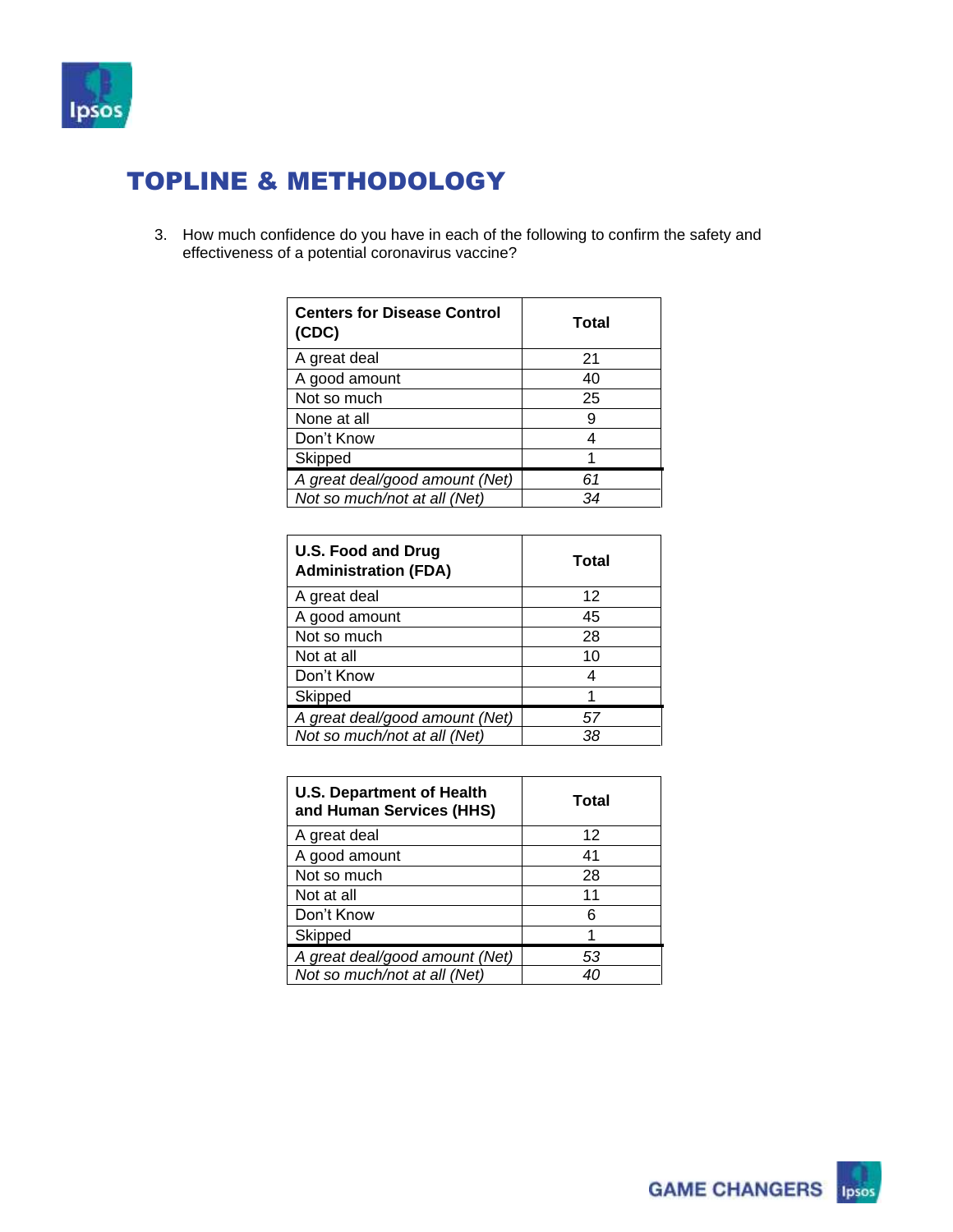

4. Regardless of how you may vote, who do you think is more honest and trustworthy, Joe Biden or Donald Trump?

|              | <b>Total</b> |
|--------------|--------------|
| Joe Biden    | 58           |
| Donald Trump | 39           |
| Skipped      |              |

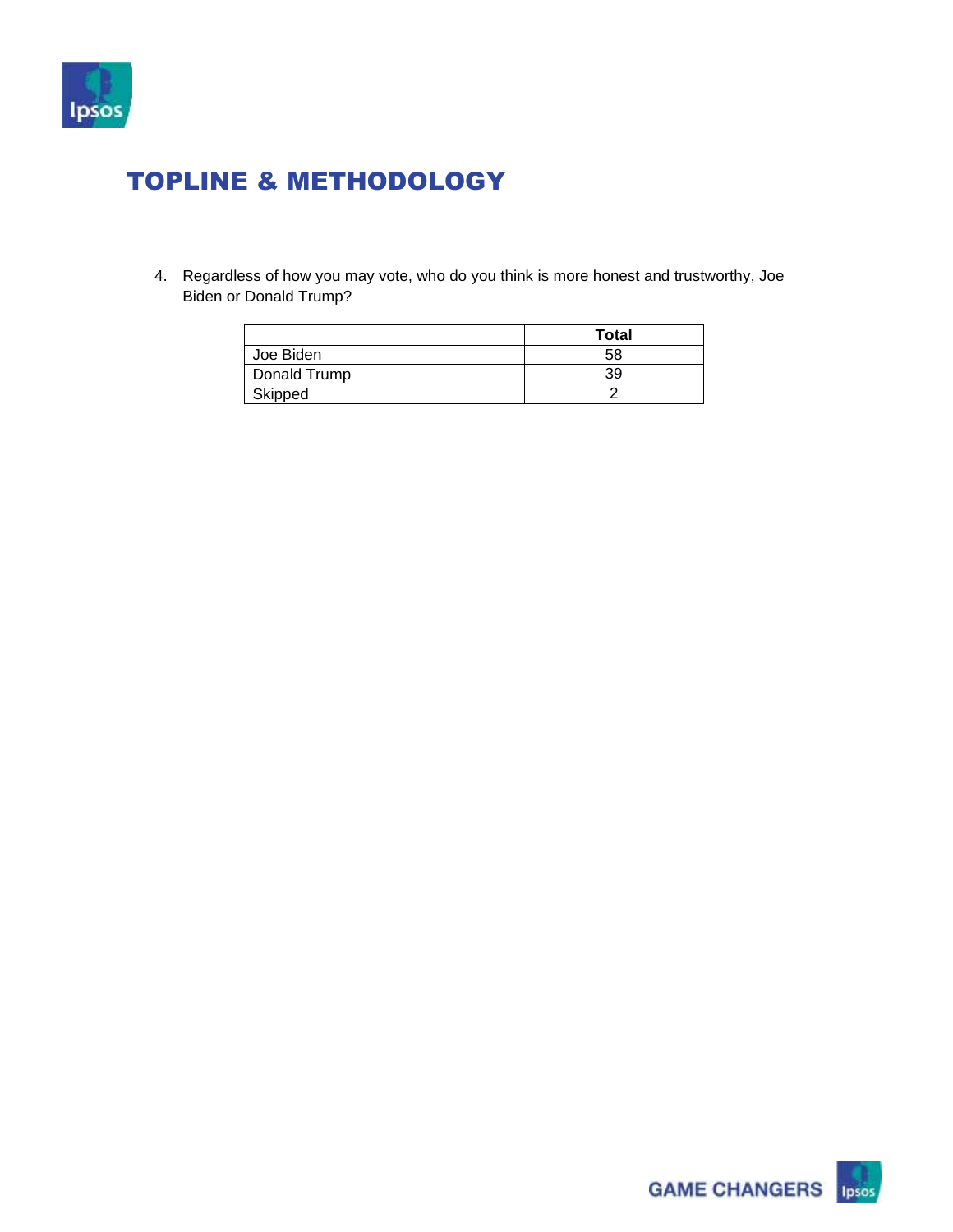

#### **About the Study**

This ABC News/Ipsos poll was conducted September 18 to September 19, 2020 by Ipsos using the probability-based KnowledgePanel®. This poll is based on a nationally representative probability sample of 528 general population adults age 18 or older.

The survey was conducted using KnowledgePanel, the largest and most well-established online probability-based panel that is representative of the adult US population. Our recruitment process employs a scientifically developed addressed-based sampling methodology using the latest Delivery Sequence File of the USPS – a database with full coverage of all delivery points in the US. Households invited to join the panel are randomly selected from all available households in the U.S. Persons in the sampled households are invited to join and participate in the panel. Those selected who do not already have internet access are provided a tablet and internet connection at no cost to the panel member. Those who join the panel and who are selected to participate in a survey are sent a unique password-protected log-in used to complete surveys online. As a result of our recruitment and sampling methodologies, samples from KnowledgePanel cover all households regardless of their phone or internet status and findings can be reported with a margin of sampling error and projected to the general population.

The study was conducted in both English and Spanish. The data were weighted to adjust for gender by age, race/ethnicity, education, Census region, metropolitan status, household income, and party identification. The demographic benchmarks came from the 2019 March supplement of the U.S. Census Bureau's Current Population Survey (CPS). Party ID benchmarks are from recent ABC News/Washington Post telephone polls. The weighting categories were as follows:

- Gender (Male, Female) by Age (18–29, 30–44, 45–59, and 60+)
- Race/Hispanic Ethnicity (White Non-Hispanic, Black Non-Hispanic, Other or 2+ Races Non-Hispanic, Hispanic)
- Education (High School graduate or less, Some College, Bachelor and beyond)
- Census Region (Northeast, Midwest, South, West)
- Metropolitan status (Metro, non-Metro)
- Household Income (Under \$25,000, \$25,000-\$49,999, \$50,000-\$74,999, \$75,000-\$99,999, \$100,000-\$149,999, \$150,000+)
- Party ID (Democrat, Republican, Independent, Something else)

The margin of sampling error is plus or minus 4.9 percentage points at the 95% confidence level, for results based on the entire sample of adults. The margin of sampling error takes into account the design effect, which was 1.3. The margin of sampling error is higher and varies for results based on sub-samples. In our reporting of the findings, percentage points are rounded off to the nearest whole number. As a result, percentages in a given table column may total slightly higher or lower than 100%. In questions that permit multiple responses, columns may total substantially more than 100%, depending on the number of different responses offered by each respondent.